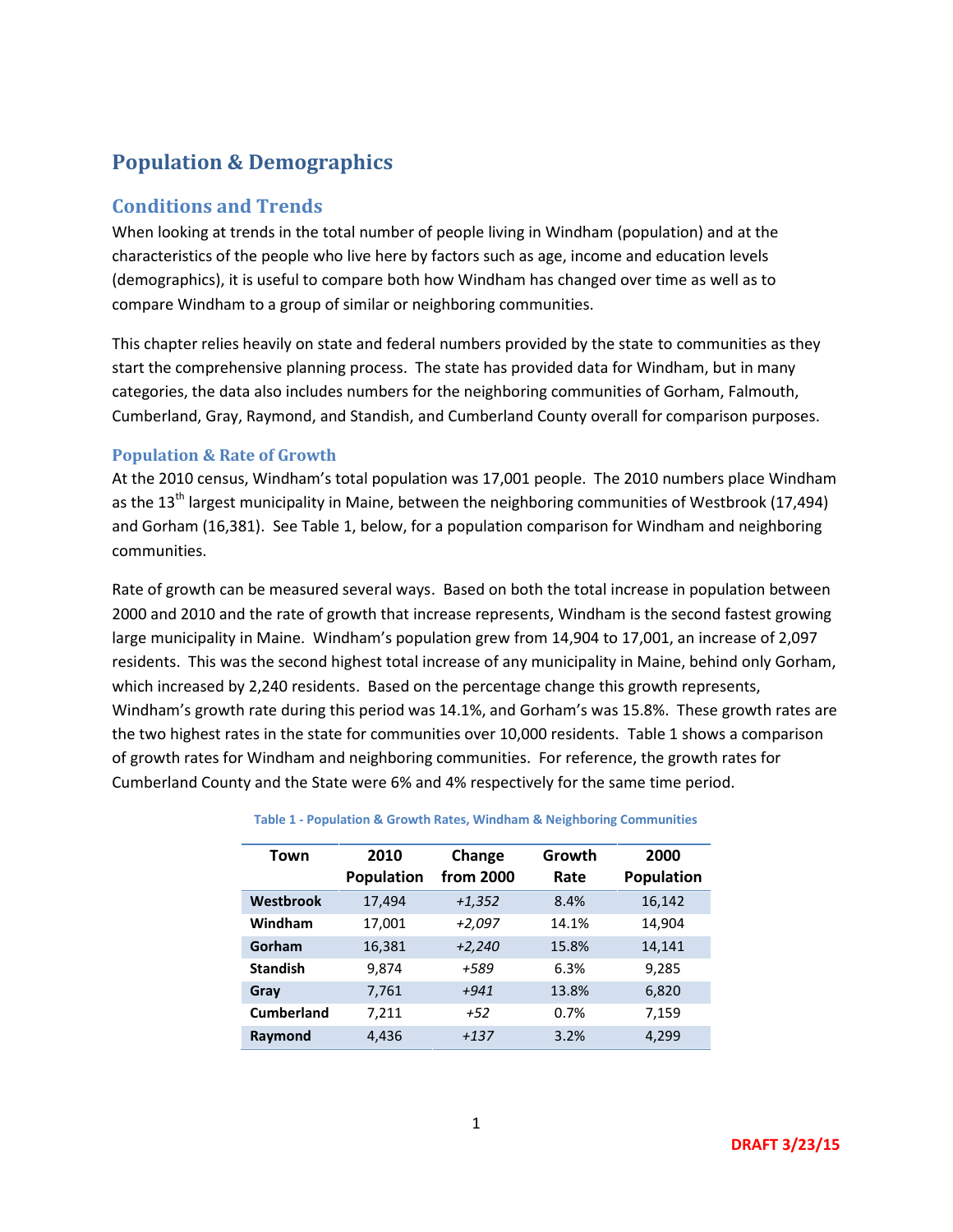### **Age Distribution**

Median age can add more detail to a population description. The median age is the age where half of residents and half of residents are older. According the US Census, the median age of Windham residents in 2010 was 39.9 years old, compared to the State's median age of 43.0, indicating that Windham residents are on the younger side of the population profile for the state. However, over time, just as Windham's population has steadily grown over the last several decades, Windham residents have steadily grown older during that time.

|     |      | n n   |  |
|-----|------|-------|--|
| 70. | 27 R | 1 G . |  |

Examining the age distribution changes of Windham's population between the census years of 2000 and 2010 provides an additional level of information regarding the story of Windham's growth. Figure 1, below, graphs the population groupings for the years 2000 and 2010. Trend lines have been added for clarity. The peaks of the trend lines show that the age groups with the most numbers has moved to the right, indicating an aging population, and supporting the median age calculations presented above. A closer examination of the graph indicates two key findings; there is a population shift among older residents and the growth in Windham's population is being driven by younger residents.

## *Population Shift – Ages 40 and up*

Look at the population for the age 40-44 group for the year 2000. Ten years later the people in this group are ten years older, and represented in the age 50-55 group. Note that the numbers in both of these groups is nearly the same, and that this pattern carries for all the age groups after. This is represented by parallel trend lines for these age groups from 2000 to 2010. One can infer that there has been little growth or decline for these age groups over the ten year period. In other words, for the most part it seems that the people who were age 40 or over in 2000 were still here in 2010, just 10 years older.

## *Population Growth – Ages 20-39*

Remember that the total population of Windham grew by 2,097 people between 2000 and 2010. Looking again at Figure 1, one can see that a majority of the growth can be explained by growth in the age groups for 20 to 39 year olds. Using the same 10 year comparisons for the 20-24, 25-29, 30-34, 35- 39 age groups it is apparent that there is a net "in-migration" into Windham for people of these ages. This is indicated by trend lines that cross, meaning the age groups in 2010 are changing at a different rate than would be expected if there had been a pure population shift as noted above for the Age 40 plus population.

Also note that there was relatively strong growth in school age children. In particular, there are many more children in the age 10-14 age group for 2010 than would be expected without this growth based on the number of children under age 5 in 2000. This is likely a secondary effect of the increase in 20-39 year olds. They are moving to Windham with young families or starting families once in town.

2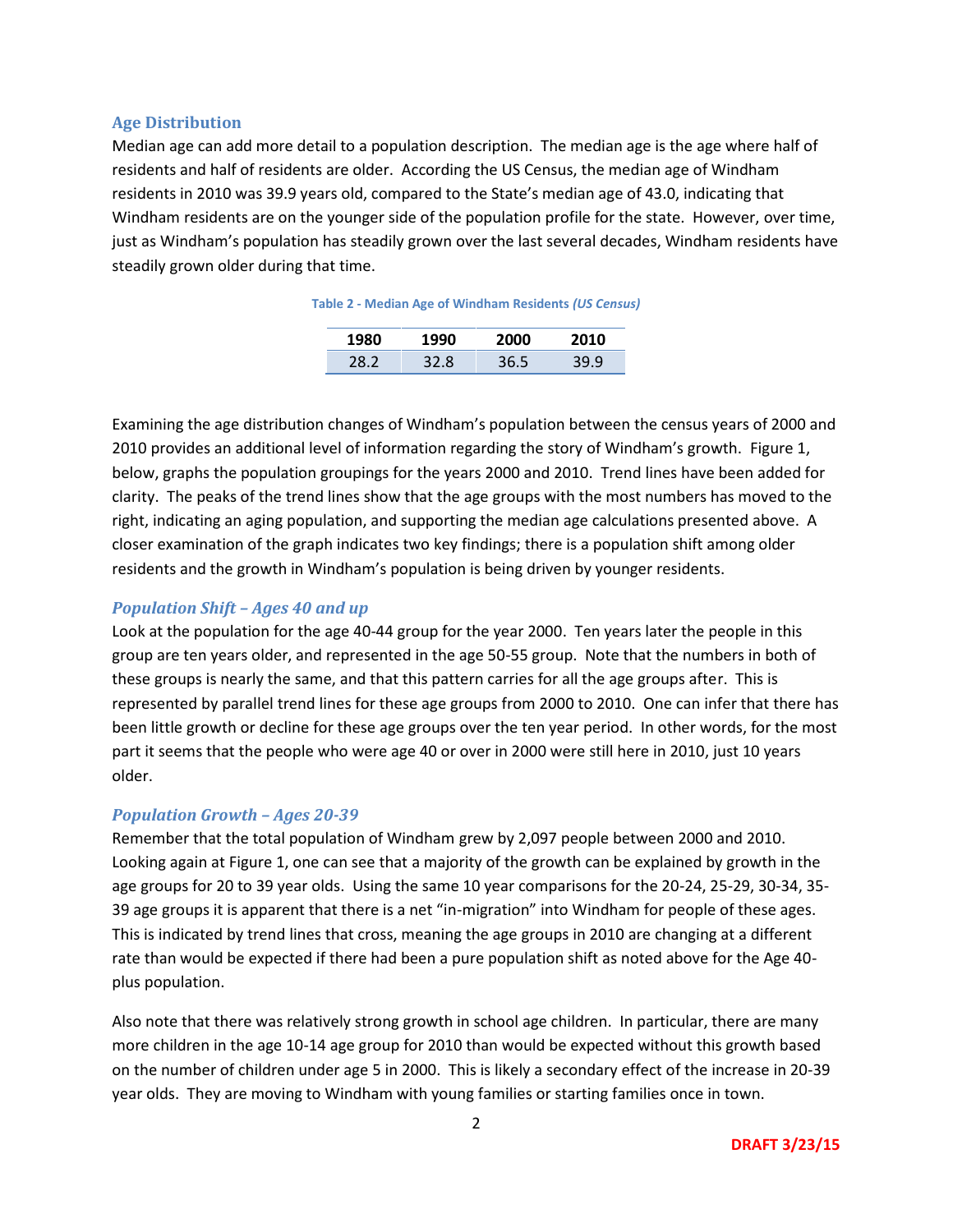

**Figure 1 - Windham Population Distribution, 2000 & 2010**

## **Household Size and Type**

A household is defined by the Census Bureau as all the people who occupy a housing unit. The average household size is a measure of the number of people per housing unit in a community. The average household size in Windham has held steady between the years 2000 and 2010 after dropping for decades. This is likely the results of a relative balance between an increase in families with school age children with an increase in "empty nester" households (children who used to live in the house have grown up and moved) and older people living alone.

| <b>Table 3 - Population and Household Size</b> |  |
|------------------------------------------------|--|
|------------------------------------------------|--|

|                         | 1980   | 1990   | 2000   | 2010   |
|-------------------------|--------|--------|--------|--------|
| <b>Total Population</b> | 11.282 | 13.020 | 14.904 | 17,001 |
| <b>Total Households</b> | 3.578  | 4.521  | 5.522  | 6,383  |
| <b>Household Size</b>   | 2.97   | 2.73   | 2.58   | 2.54   |

There are two main categories of households. Family households are defined as groups of two or more people living together related by marriage, birth, or adoption, as well as any non-related people living in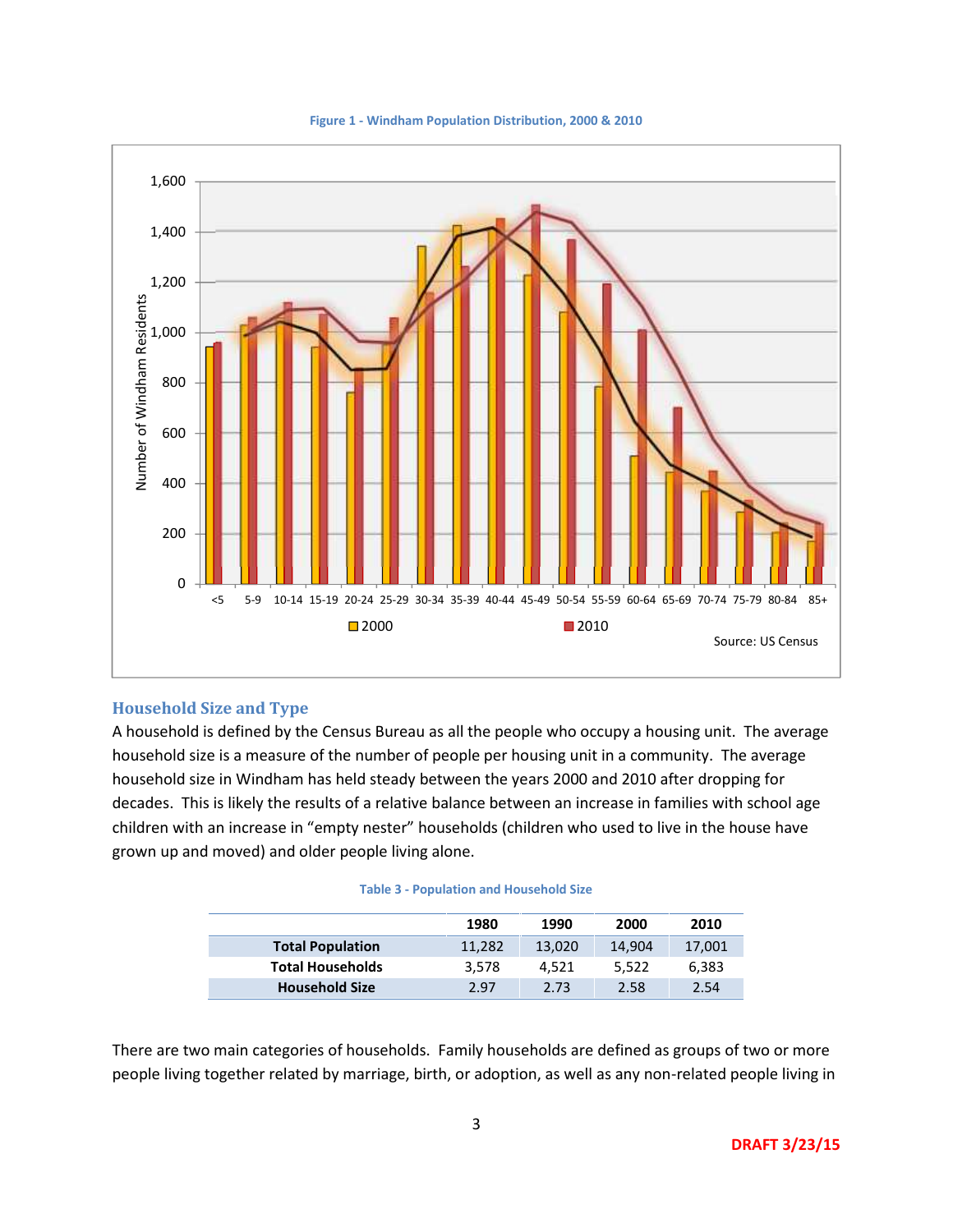the dwelling. Non-family households are defined as people living alone, or one or more people living together who are unrelated.

### **Income & Education**

Median household income level is a rough measure of what a "normal" household's income is, as half the households will have an income below that number and half will have an income above that number. Median household incomes are used for these comparisons since they are not subject to being skewed by a number of very low or very high household incomes as is the case when using averages.

|                          | 2000     | 2010     | <b>Net Change</b> | % Change |
|--------------------------|----------|----------|-------------------|----------|
| Maine                    | \$37,240 | \$46,541 | \$9,301           | 25%      |
| <b>Cumberland County</b> | \$44,048 | \$55,658 | \$11,610          | 26%      |
| Windham                  | \$46,526 | \$57,302 | \$10,776          | 23%      |
| Grav                     | \$50,107 | \$62,664 | \$12,557          | 25%      |
| Raymond                  | \$52,224 | \$64,444 | \$12,220          | 23%      |
| Standish                 | \$50,278 | \$64,797 | \$14,519          | 29%      |
| Gorham                   | \$50,316 | \$70,786 | \$20,470          | 41%      |
| Falmouth                 | \$66,855 | \$87,455 | \$20,600          | 31%      |

**Table 4 - Median Household Income, Windham & Neighboring Communities**

Going back to 1980, Windham's household median income has consistently been higher than Cumberland County's household median income. The difference has ranged from a high of \$5,064 in 1990 to a low of \$1,644, which is the narrowest gap in that timeframe. Windham's median household income is the lower than any of its neighboring communities, and is not rising as quickly as the County's or those of its neighboring communities.

The number of Windham residents with high school degrees or higher and Bachelor's degrees or higher are on par with Cumberland County rates for degree attainment. The range of neighboring communities' rates of attainment for Bachelor's degrees or higher is quite large, from a low of 24% in Standish to a high of 62% in Falmouth. See Table 5, below.

|                          | High School<br>Graduate or higher |  | Bachelor's<br>Degree or higher |  |
|--------------------------|-----------------------------------|--|--------------------------------|--|
|                          |                                   |  |                                |  |
| Standish                 | 94%                               |  | 24%                            |  |
| Windham                  | 92%                               |  | 26%                            |  |
| Gray                     | 96%                               |  | 26%                            |  |
| Raymond                  | 94%                               |  | 30%                            |  |
| Gorham                   | 95%                               |  | 37%                            |  |
| Falmouth                 | 98%                               |  | 62%                            |  |
| <b>Cumberland County</b> | 90%                               |  | 27%                            |  |
| Maine                    | 93%                               |  | 39%                            |  |

#### **Table 5 - Rates of Degree Attainment for Windham & Neighboring Communities**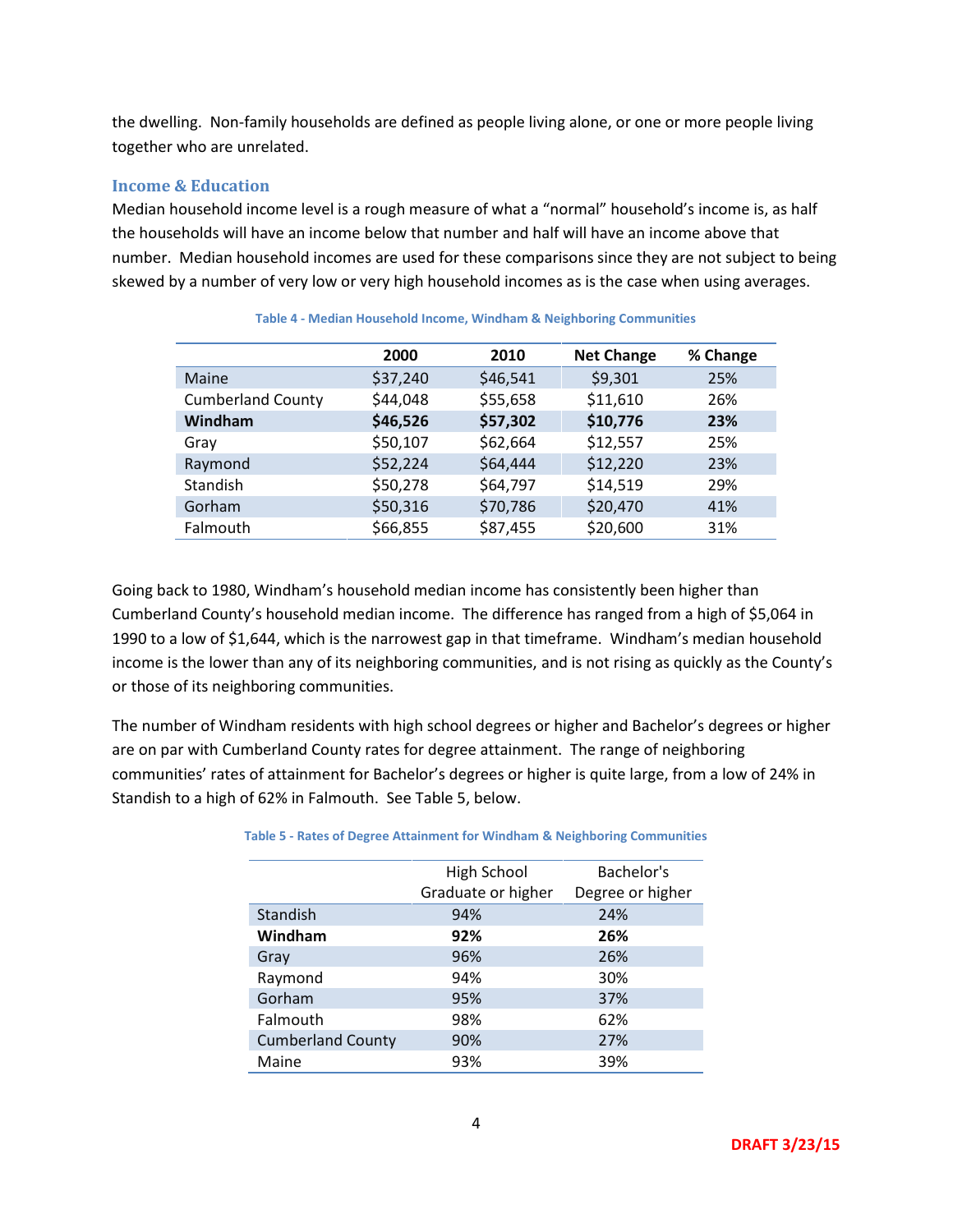Upon first review, it appears that household income levels are correlated with the rate of advanced degree attainment levels. Note that in the trend line for Median Household Income and the trend line for the rate of Bachelor's Degree or higher are almost parallel.



**Figure 2 - Relationship between Median Household Income and Rates of Advanced Degrees**

Existence of a correlation does not mean that education level and household incomes move together in lockstep, just an indication that there is a relationship between the two. Even though Standish has the lowest rate of higher degrees, it has the third highest Median Household Income among the six municipalities and Cumberland County in this comparison. This correlation could explain why Windham's Median Household Income is not has high as surrounding communities.

Although this is an interesting observation, the data cannot explain why some communities have higher or lower rates of educational attainment. In other words, it is not clear whether or not some communities or school systems have done a better job fostering a desire in students to obtain advanced degrees, or if individuals with higher degrees are attracted to live in certain communities more so than others.

Note that data for income levels and education levels for the Town of Cumberland and the City of Westbrook were not provided to the Town by the state.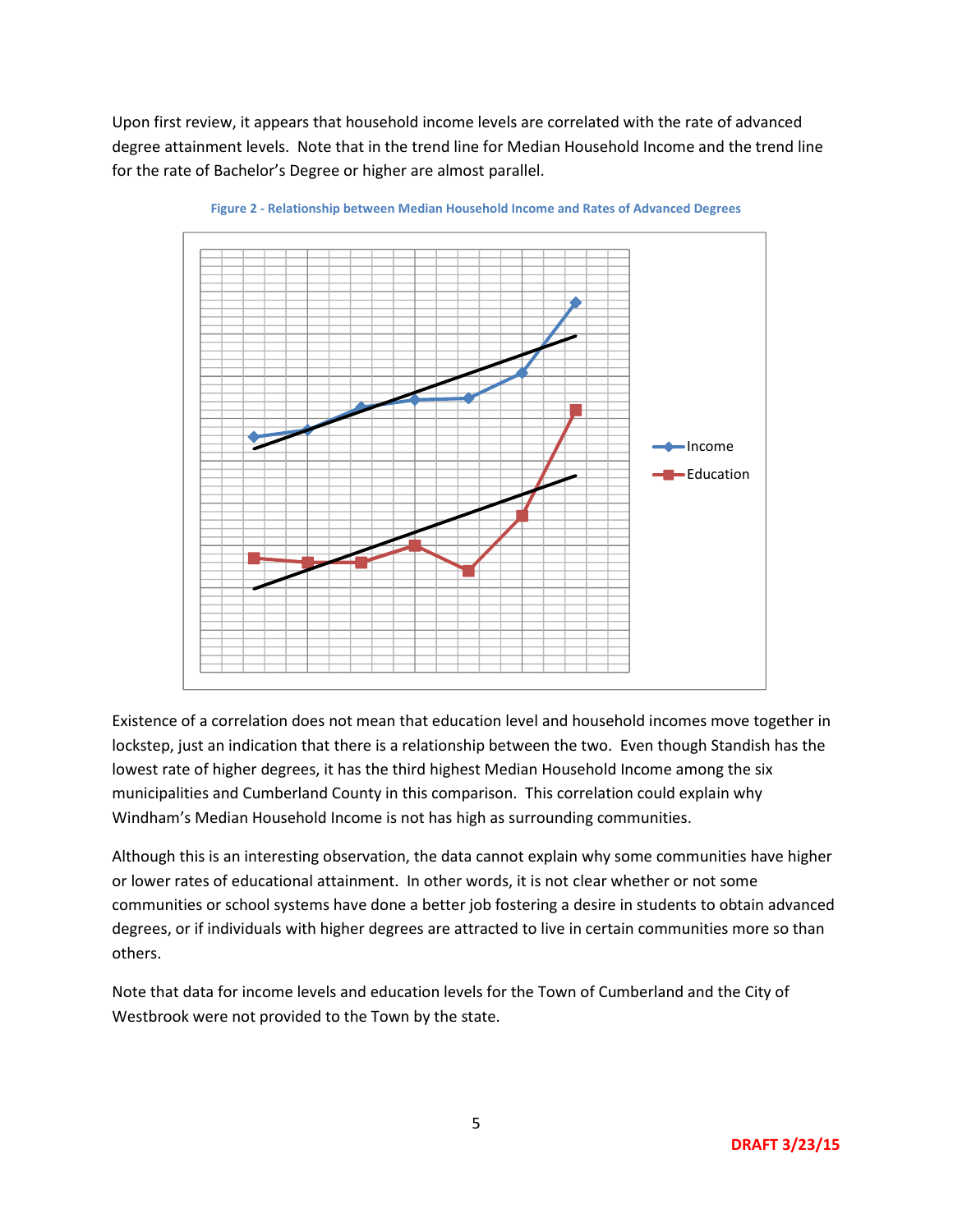# **Analysis**

# **Rate of Growth –Projections & Implications**

As noted above, Windham is a very fast growing Maine community. Making a projection on how much Windham may continue to grow in the future is a challenge, as there are many factors that could be considered, and making a guess on how variables that will impact growth in the future might change becomes more difficult to predict the father out the time horizon is. Variables such as gasoline prices, the strength of the Portland-area housing market, future local and regional infrastructure investments, national housing and transportation policies, how much telecommuting continues to be embraced, and housing and lifestyle preferences for today's youngest consumers and those yet to come are just some of the factors that could impact Windham's actual population numbers 15-20 years in the future.



**Figure 3 - Windham Population Projection 2020-2030**

The green line projection labeled with a 14% number for the years 2020 and 2030 are based on the growth rate from decade to decade since the year 1980. Growth rates have been in the 14-15% range for each decade since then.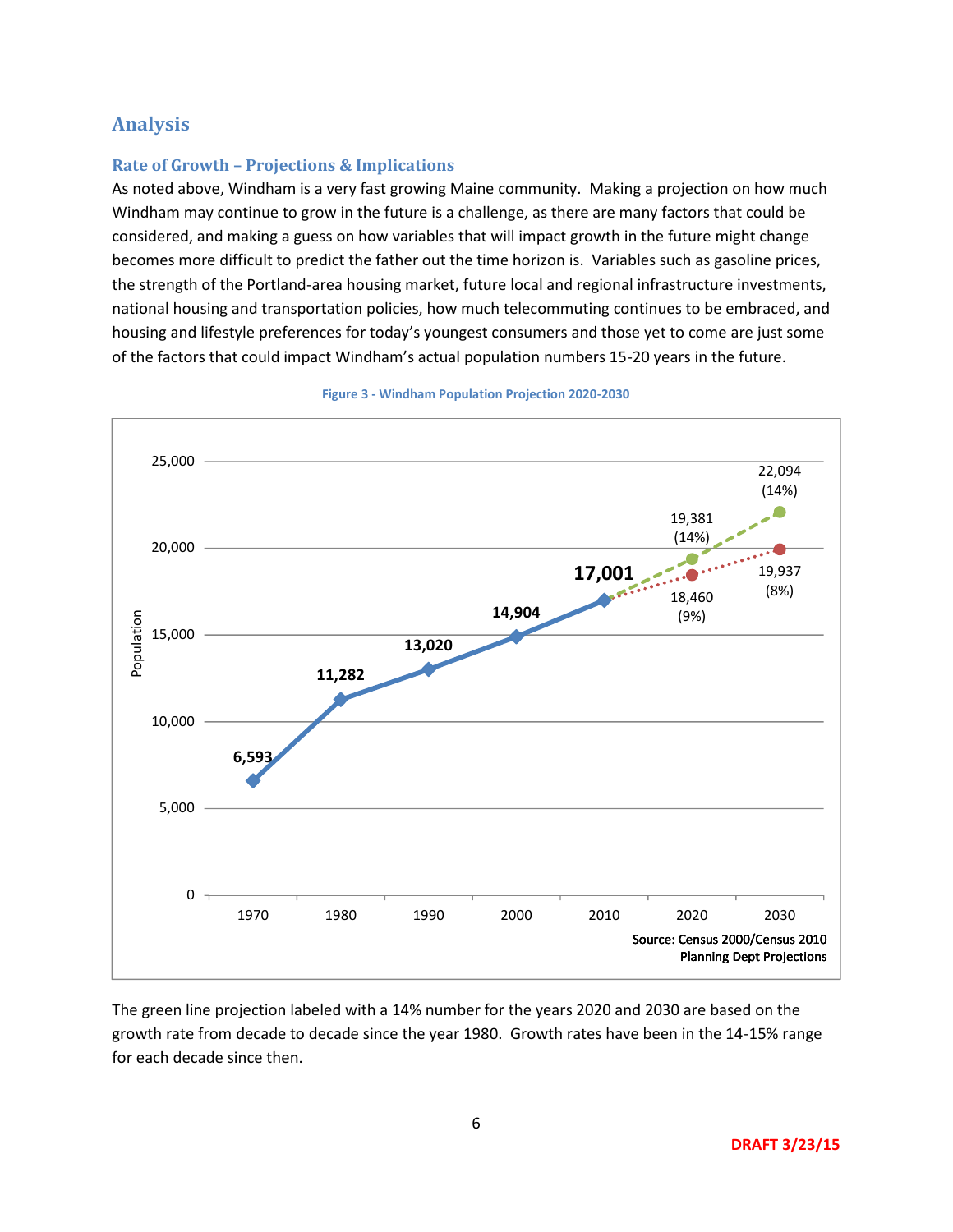The red line projection labeled with 9% for 2020 and 8% for 2030 is based on the Census estimated population for Windham in 2013 at 17,443. This is a lower than would be expected based on historic growth rates.

The state projection for Windham was not available in the 2013 state data set. This will be included in the final document as the Town is getting an updated data set from the state prior to submittal of a draft plan to the Town Council. It will be based on assumptions for Windham's share of the projected growth in Cumberland County.

# **Seasonal Population and Seasonal Visitors**

The seasonal population Windham increases in the summer based on the number of seasonal homes in the community. This is evidenced by the number of people enjoying the lakes, ponds, and Presumpscot River, the number of people shopping and dining in North Windham, and the increased traffic on Route 302 on summer weekends. This seasonal population impact is amplified by the fact that that summer residents and vacationers from other communities around the region travel through Windham and shop in Windham.

The Windham's summer population likely varies week to week through the summer season based on many individual decisions about where and how long to stay. It can be estimated based on the number of seasonal housing units in the community. Of Windham's 7,136 housing units, 469 are classified as seasonal units by the Census Bureau. See Figure 4, below, for a comparison of Windham's seasonal numbers with neighboring communities. For reference, seasonal housing units across Cumberland County represent 11% of the total housing units.





**DRAFT 3/23/15**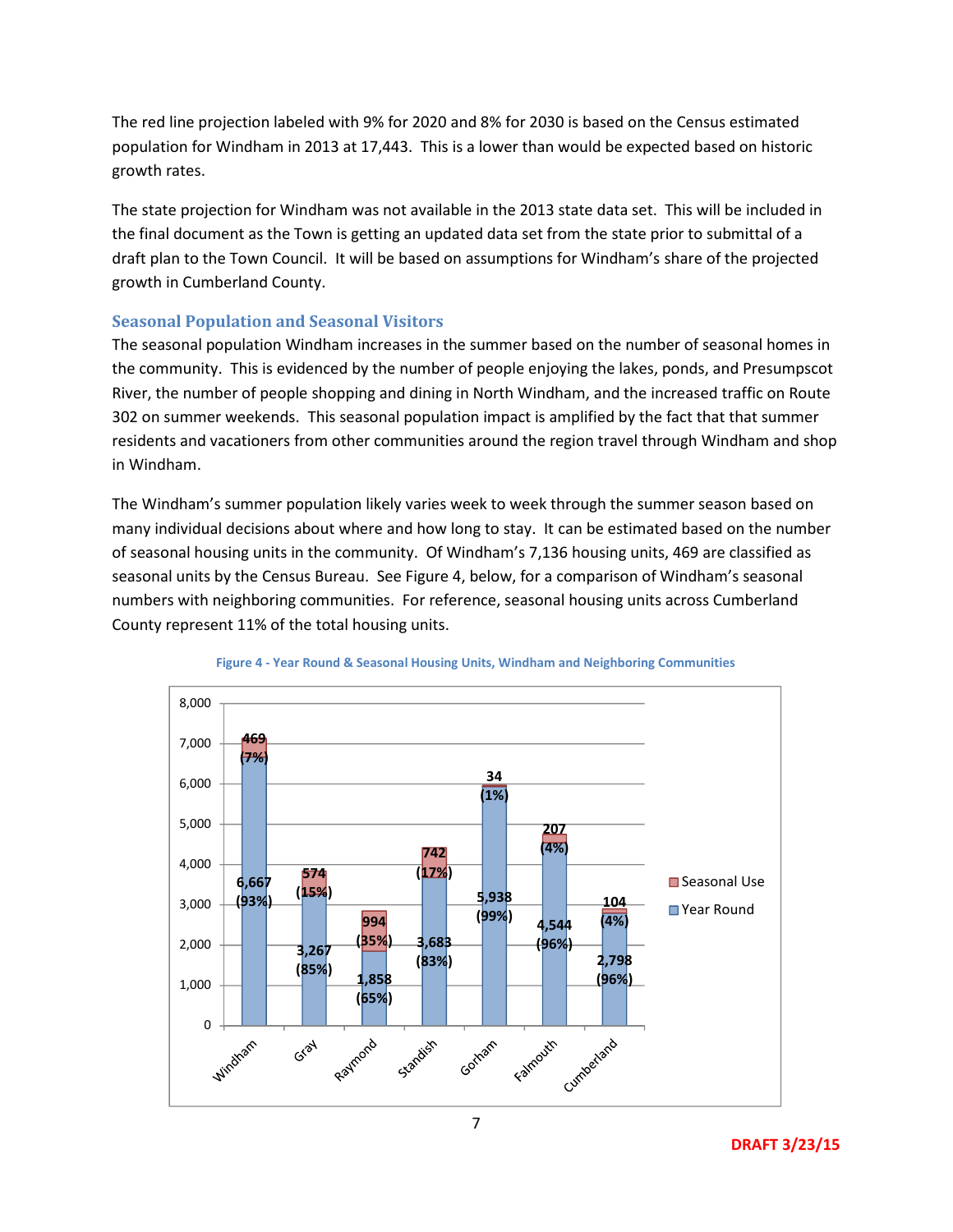Note that the communities with the highest seasonal unit numbers and percentages are those with significant freshwater lake access.

If the occupancy of these units were assumed to be 100%, and the average number of people per unit was in the two to four range, the summertime population would be boosted by 939 to 1,876 people. As noted above, this is not the full story for summertime impact on Windham's water resources, economic and traffic impacts.

The summer population in many area communities swells more noticeably than Windham's. Visitors and summer residents in Standish and Raymond, as well as Casco, Naples, and Bridgton and others all travel through Windham and rely on Windham for shopping, dining, and other services. The cumulative effect of summer residents and visitors to other communities in the region likely has a much larger impact on Windham and Windham's own summer population by itself. See the Transportation Chapter for more information on seasonal traffic fluctuations.

# **Resident Population v. Daytime Population**

The distinction between resident population and daytime population is primarily based on how many jobs are available in your community versus how many residents of your community work in a different town.

According to the Maine Bureau of Labor Statistics, Windham had an Average Annual Employment of 5,202 jobs in 2010 (the latest number, 5,111 jobs is from 2011). Windham's 2010 labor force was estimated at 8,660 in 2010 by the American Community Survey, which is part of the work of the US Census Bureau. In 2010, Windham had about 3,458 more workers than jobs.

Journey to Work (commuting) data produced by XXXX in XXXX was used in the Lakes Region Bus Assessment (2014), produced by RTP and Greater Portland Council of Governments. It shows where an estimated 8,380 Windham residents work. It estimates that 1,940 Windham workers work in Windham and the remaining 6,440 Windham workers travel to other communities. The number of workers from other communities working in Windham is therefore estimated at 3,262 (5,202 jobs total minus the 1,940 that are filled by Windham residents).

From these estimates the daytime population is estimated to be at 14,103 versus a resident population of 17,001. This is represented by the following calculation:

Resident population (17,001) – Windham workers out (6,440) + other workers in (3,262) + discrepancy between ACS 2010 data and Journey to Work data (280) = daytime population (14,103).

## **Demand for Housing, Municipal & School Services**

Based on the population projections for 2030, and assuming that the average household size remains steady at 2.54, the Town might see a demand for an additional 1,155 to 2,005 dwelling units over the next 15 years. This would be an average of 77 to 134 dwelling units per year until 2030, which is certainly within the realm of reasonableness. In the 1990s there were on average 119 new dwelling units per year, and in the 2000s the average was 102 new dwellings annually.